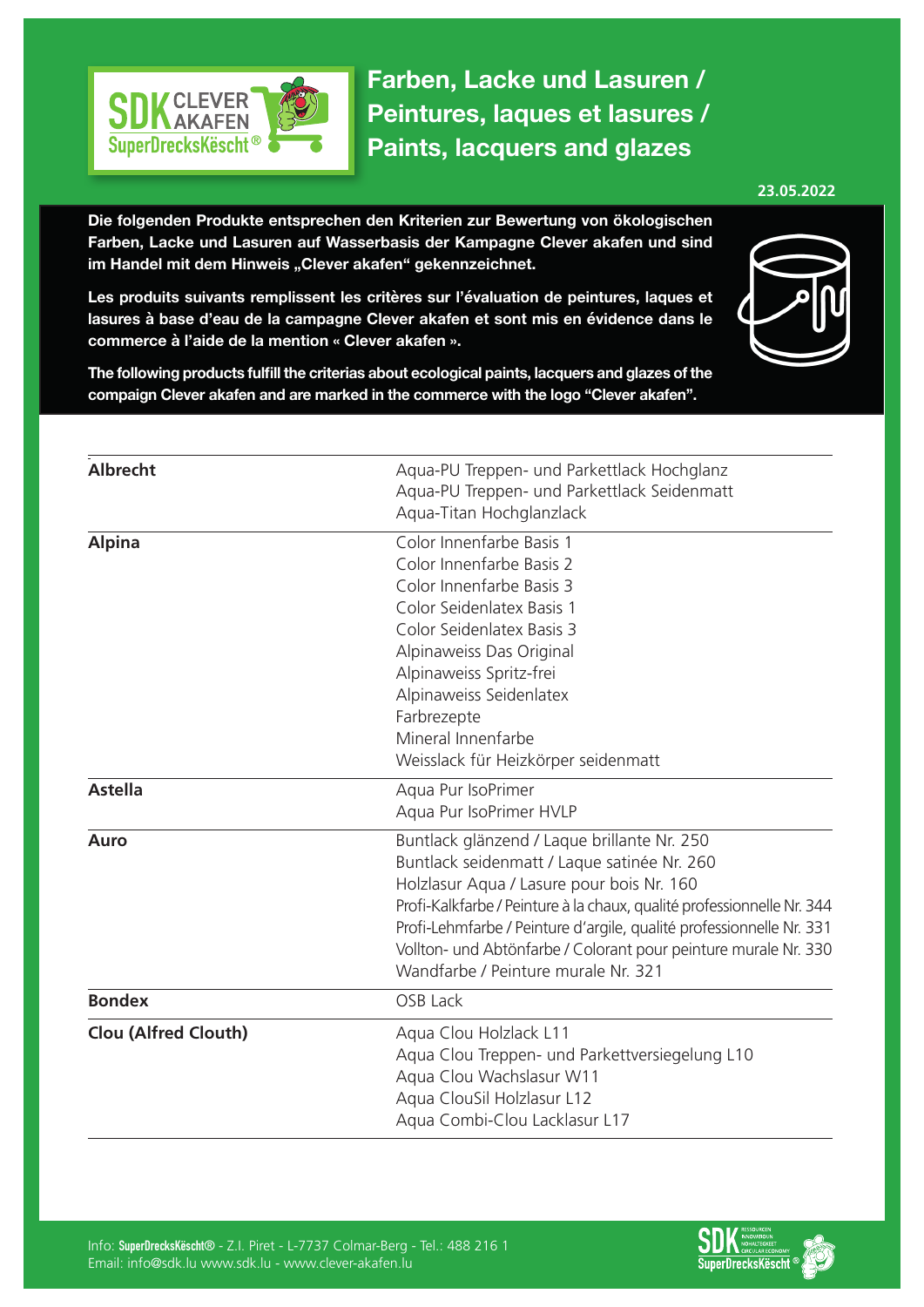

| Gérard              | Blancola Ex<br>Boisiline Aqua<br>Cekalor Evo<br>Evo Mat Isol<br>Gelatex Evo<br>Geracryl Mat<br>Geracryl Façade<br>Geracryl Primer<br>Geracryl Satin<br>Geralac Beton<br>Geralac Mat<br>Geralac Primer<br>Geraprim Evo<br>Rotatex |
|---------------------|----------------------------------------------------------------------------------------------------------------------------------------------------------------------------------------------------------------------------------|
| Profi (Steinhäuser) | Classic ELF weiss<br>Silco In Plus weiss<br>Silikat Bio-Mineralfarbe<br>Top weiss                                                                                                                                                |
| <b>Pronova</b>      | P 120 Superweiss<br>P 144 Matt Plus<br>P 153 Edelmatt 05<br>P 154 Samtlatex 10<br>P 818 Grundierfarbe WP LF                                                                                                                      |
| Levis               | Ambiance Mur Extra Mat<br>Colores del Mundo Mur & Plafond<br>Expert Mur<br>Mur Intérieur Satin<br>Mur Satin                                                                                                                      |
| <b>Ralston</b>      | Aqua All-Primer<br>Aqua High-Gloss<br>Aqua Mat<br>Aqua Satin<br>Extra Tex Mat<br>Extra Tex Satin<br><b>IsoWall Primer</b><br>ProClean 7                                                                                          |
| Renovo              | Acryl Buntlack 2in1 glänzend<br>Acryl Buntlack 2in1 Seidenmatt<br>Acryl Fassadenweiss<br>Wohnraumlasur                                                                                                                           |
| <b>Robin</b>        | Dispersol<br>Dispertex 10<br>Dispertex 20<br>Hydrocopper<br>Hydrofacer<br>Hydrofix<br>Hydrogold<br>Hydrogrip                                                                                                                     |